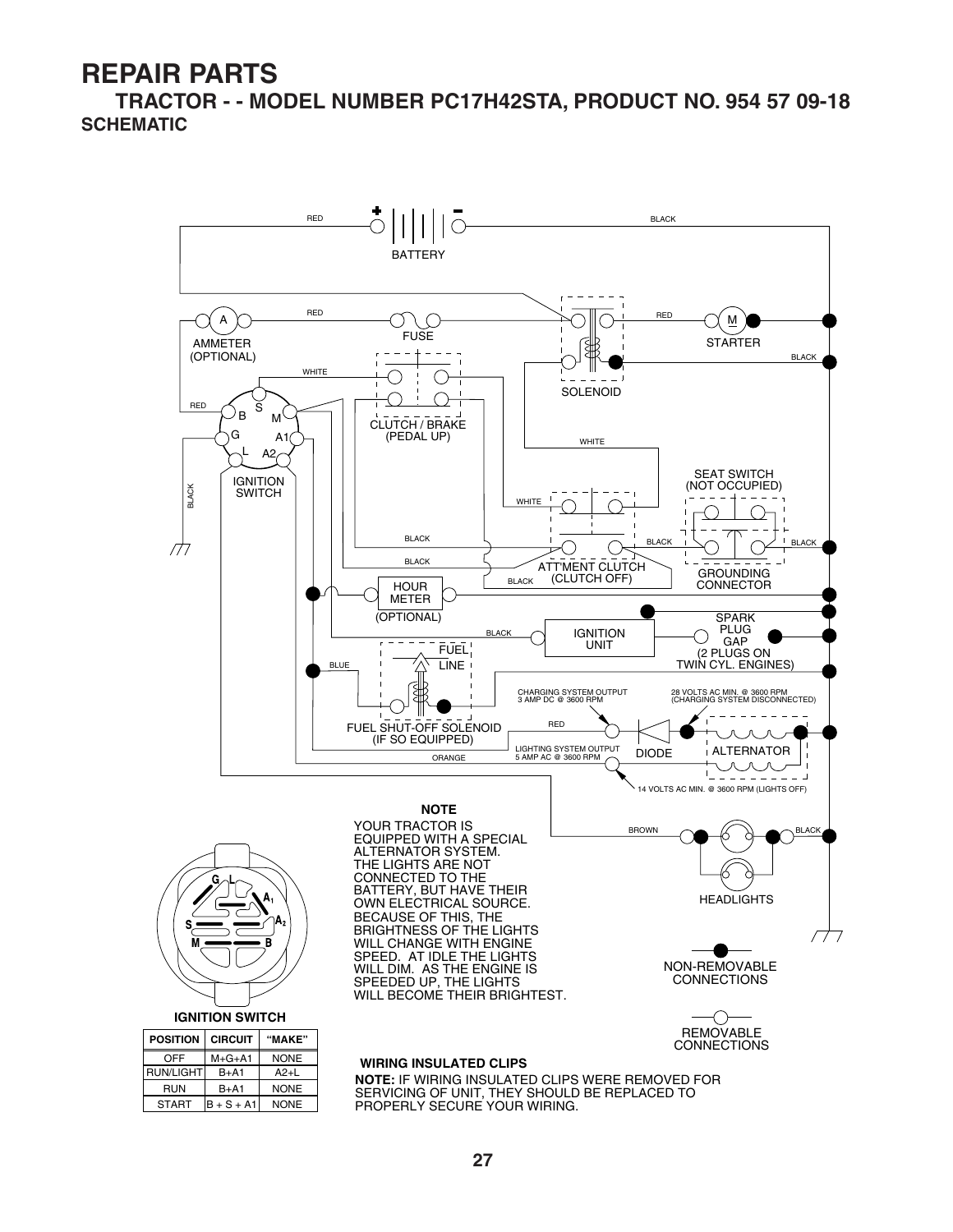**TRACTOR - - MODEL NUMBER PC17H42STA, PRODUCT NO. 954 57 09-18 ELECTRICAL**

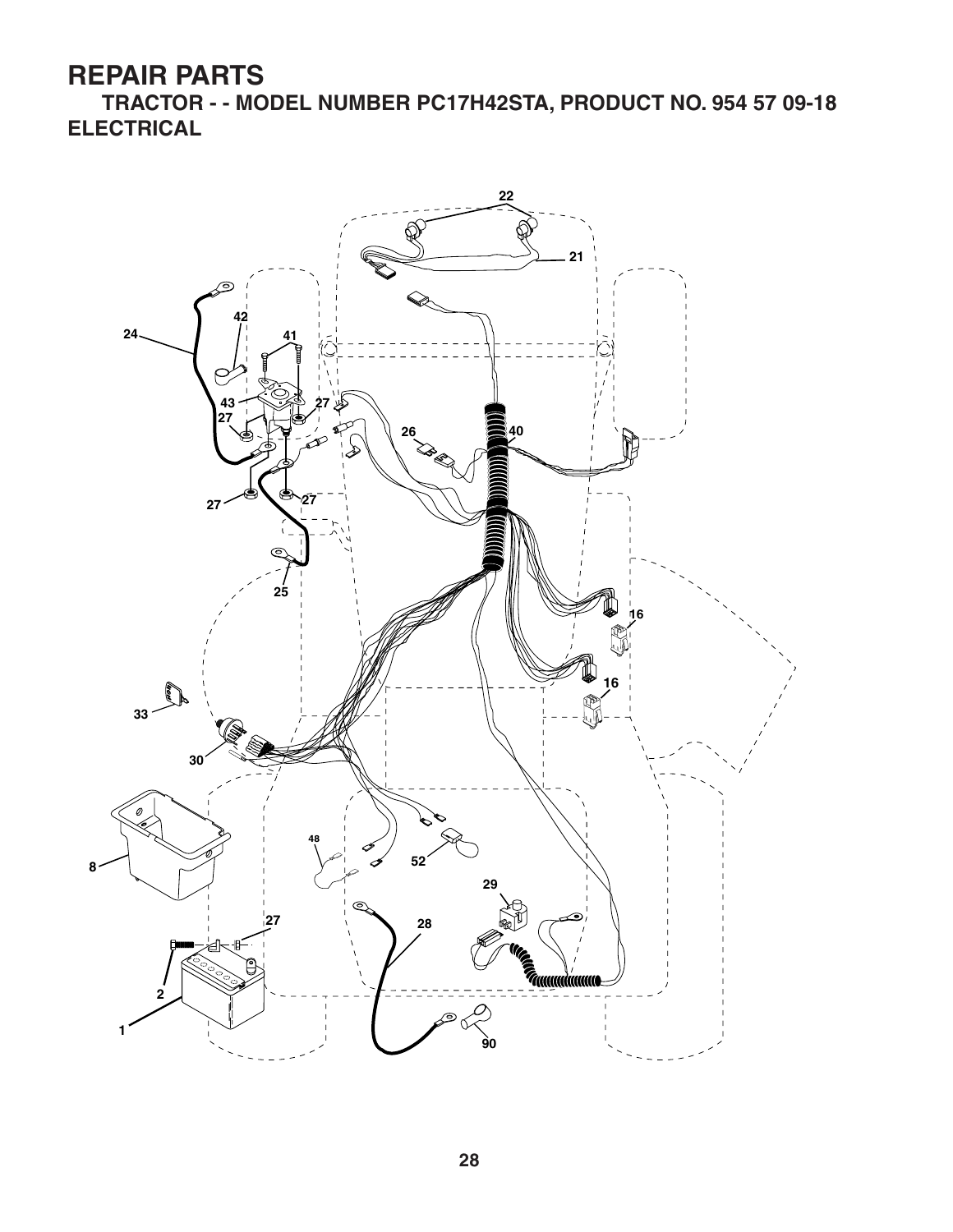**TRACTOR - - MODEL NUMBER PC17H42STA, PRODUCT NO. 954 57 09-18 ELECTRICAL**

| KEY<br>NO.               | <b>PART</b><br>NO.           | <b>DESCRIPTION</b>                                                          |
|--------------------------|------------------------------|-----------------------------------------------------------------------------|
| 1<br>$\mathbf{2}^-$<br>8 | 163465<br>74760412<br>176689 | Battery 12 Volt 25 Amp<br>Bolt Hex Hd 1/4-20unc X 3/4<br><b>Box Battery</b> |
| 16                       | 176138                       | Switch Interlock Push -In                                                   |
|                          | 21 175685                    | Harness Asm Light W/4152J                                                   |
| 22<br>24                 | 4152J<br>4799J               | Bulb Light #1156<br>Cable Battery 6 Ga 11"red                               |
|                          | 25 146147                    | Cable Battery 6 Ga w/16 wire, red                                           |
|                          | 26 175158                    | Fuse 20 AMP                                                                 |
|                          | 27 73510400                  | Nut Keps Hex 1/4-20 unc                                                     |
| 28                       | 4207J                        | Cable Ground 6 Ga 12" black                                                 |
|                          | 29 121305X                   | Switch Plunger Nc Gray                                                      |
| 30                       | 175566                       | Switch Ign                                                                  |
|                          | 33 140401                    | Key Ign                                                                     |
| 40                       | 179720                       | Harness Ign                                                                 |
| 41                       | 71110408                     | Bolt Blk Fin Hex 1/4-20 X 1/2                                               |
| 42                       | 131563                       | <b>Cover Terminal Red</b>                                                   |
|                          | 43 178861                    | Solenoid                                                                    |
|                          | 48 140844                    | Adapter Ammeter                                                             |
|                          | 52 141940                    | Protection Wire Loop                                                        |
| 90                       | 180449                       | Cover Terminal                                                              |

**NOTE:** All component dimensions give in U.S. inches 1 inch =  $25.4$  mm.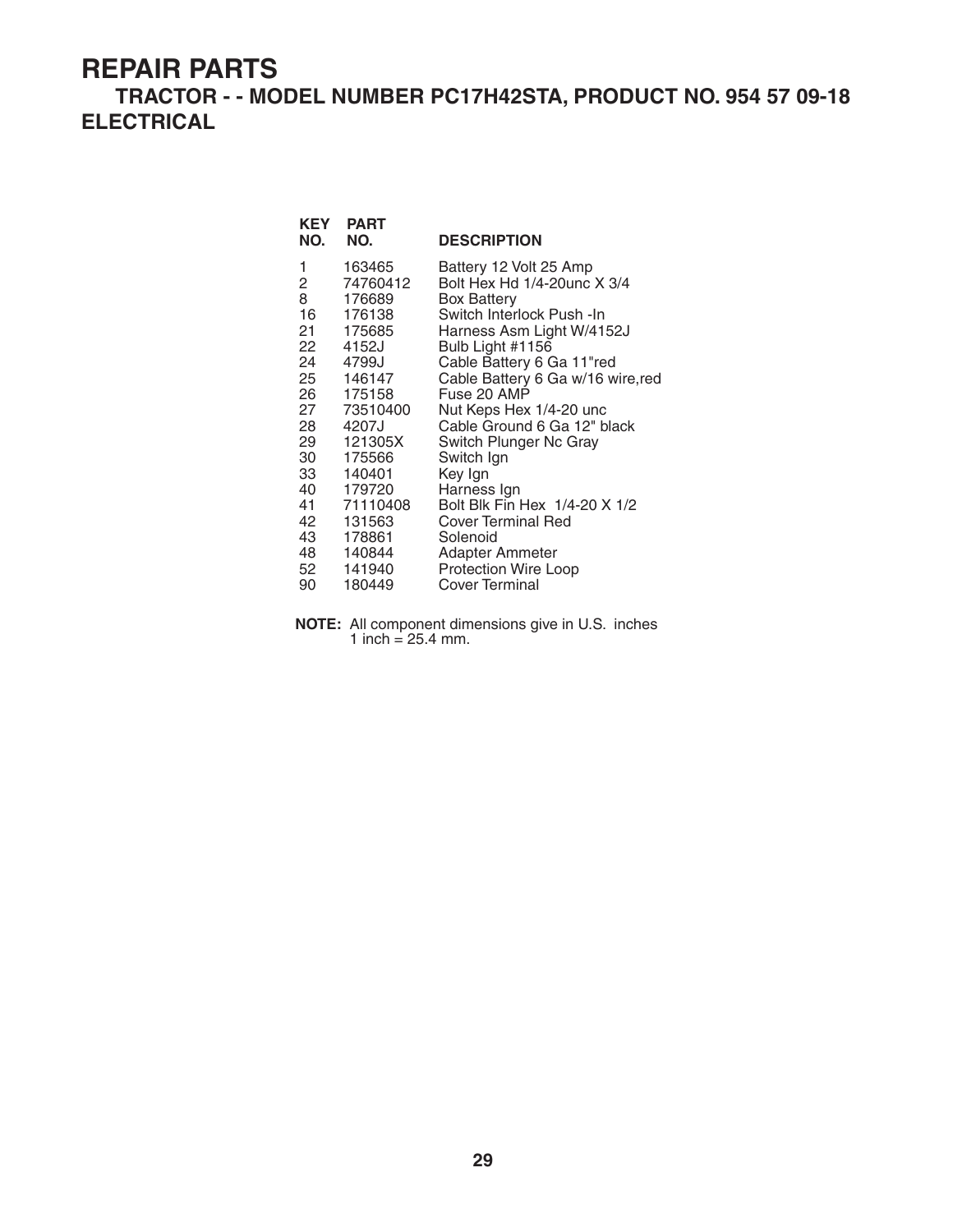**TRACTOR - - MODEL NUMBER PC17H42STA, PRODUCT NO. 954 57 09-18 CHASSIS AND ENCLOSURES**

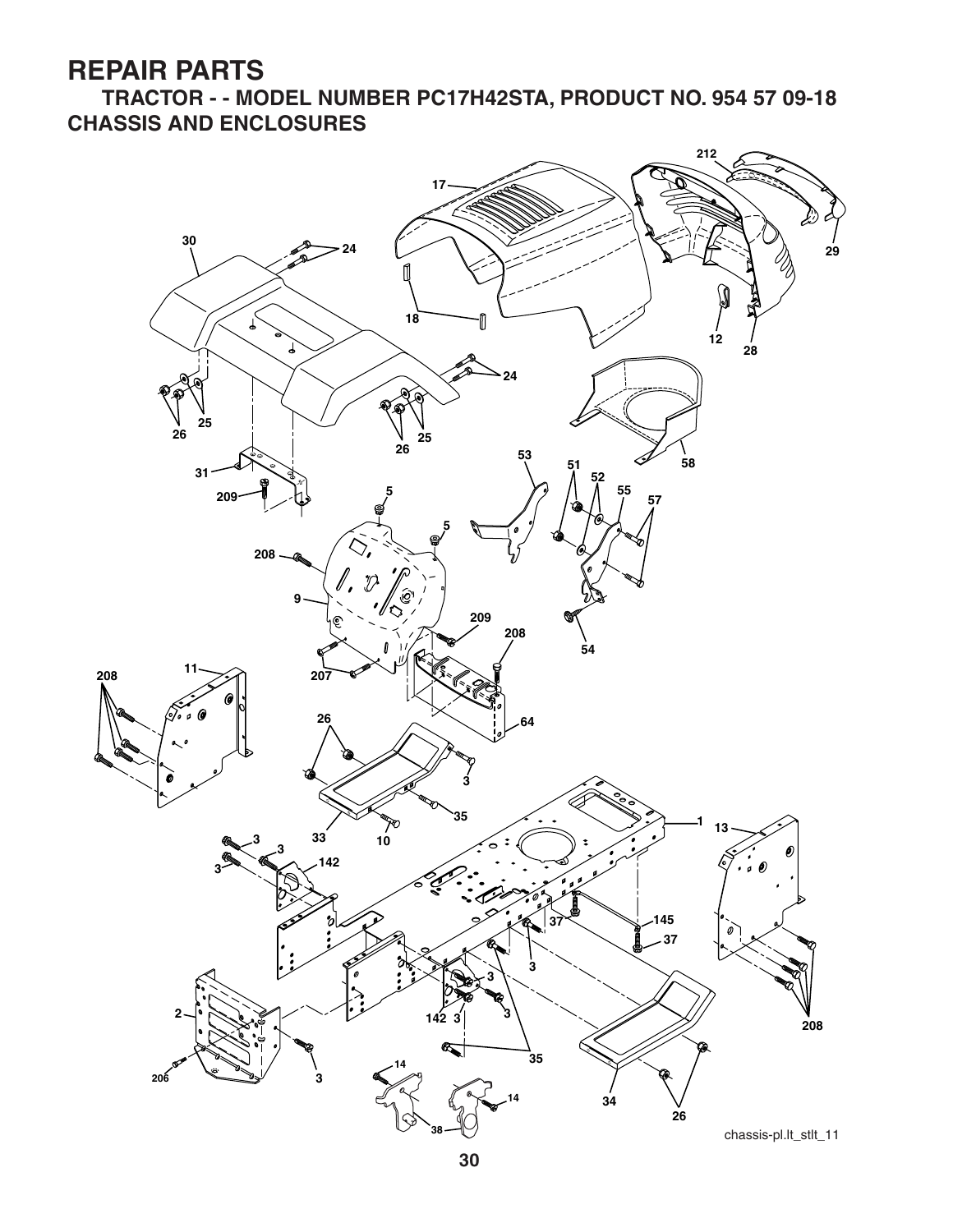#### **TRACTOR - - MODEL NUMBER PC17H42STA, PRODUCT NO. 954 57 09-18 CHASSIS AND ENCLOSURES**

| <b>KEY</b><br>NO.                                                                                                                                                                                                                               | <b>PART</b><br>NO.                                                                                                                                                                                                                                                                                                                                                                                                                                                              | <b>DESCRIPTION</b>                                                                                                                                                                                                                                                                                                                                                                                                                                                                                                                                                                                                                                                                                                                                                                                                                                                                                                                                                       |
|-------------------------------------------------------------------------------------------------------------------------------------------------------------------------------------------------------------------------------------------------|---------------------------------------------------------------------------------------------------------------------------------------------------------------------------------------------------------------------------------------------------------------------------------------------------------------------------------------------------------------------------------------------------------------------------------------------------------------------------------|--------------------------------------------------------------------------------------------------------------------------------------------------------------------------------------------------------------------------------------------------------------------------------------------------------------------------------------------------------------------------------------------------------------------------------------------------------------------------------------------------------------------------------------------------------------------------------------------------------------------------------------------------------------------------------------------------------------------------------------------------------------------------------------------------------------------------------------------------------------------------------------------------------------------------------------------------------------------------|
| 1<br>2<br>3<br>5<br>9<br>10<br>11<br>12<br>13<br>14<br>17<br>18<br>24<br>25<br>26<br>28<br>29<br>30<br>31<br>33<br>34<br>35<br>37<br>38<br>51<br>52<br>53<br>54<br>55<br>57<br>58<br>64<br>142<br>145<br>206<br>207<br>208<br>209<br>212<br>- - | 174619<br>176554<br>17060612<br>155272<br>168336X010<br>72140608<br>174996<br>145660<br>172105X010<br>17490608<br>159639X428<br>184921<br>74780616<br>19131312<br>73800600<br>179844<br>170472X599<br>169468X428<br>136619<br>179716X428 Footrest LH<br>179717X428<br>72110606<br>17490508<br>175710<br>73800400<br>19091416<br>144697<br>161464<br>144696<br>74780412<br>150127<br>154798<br>175702<br>156524<br>170165<br>17670508<br>17670608<br>17000612<br>156229<br>5479J | Chassis<br>Drawbar<br>Screw 3/8-16 x 3/4<br><b>Bumper Hood/Dash</b><br>Dash<br>Bolt RdHd Sqnk. 3/8-16 Unc x 1<br>Panel Asm. Dash Lh<br>Clip Tinnerman Grile P/L<br>Panel Dash Rh<br>Screw Thdrol 3/8-16 x 1/2<br>Hood<br><b>Bumper Hood</b><br>Bolt Fin Hex 3/8-16 Unc x 1 Gr. 5<br>Washer 13/32 x 13/16 x 12 Ga.<br>Nut Lock Hex w/Insert 3/8-16 UNC<br>Grill/Lens Asm<br>Lens Grille<br>Fender Asm<br><b>Bracket Fender</b><br><b>Footrest RH</b><br>Bolt RdHd Sht. Sqnk. 3/8-16 x 3/4<br>Screw Thdrol 5/16-18 x 1/2 Tyt<br>Bracket Asm. Pivot Mower Rear<br>Nut Lock Hex W/Ins. 1/4-20<br>Washer 9/32 x 7/8 x 16 Ga.<br><b>Bracket Grille LH</b><br>Screw Hex Wshd 8-18 x 7/8<br>Bracket, Grille RH<br>Bolt Fin Hex 1/4-20 x .75<br>Air Duct<br>Dash Lower<br><b>Plate Reinforcement</b><br>Rod Pivot Chassis/Hood<br>Bolt shoulder 5/16-18<br>Screw Thdrol 5/16-18 x 1/2<br>Screw Thdrol 3/8-16 x 1/2<br>Screw 3/8-16 x 3/4<br>Insert Lens Reflector<br>Plug Btn Blk |

**NOTE:** All component dimensions given in U.S. inches 1 inch  $= 25.4$  mm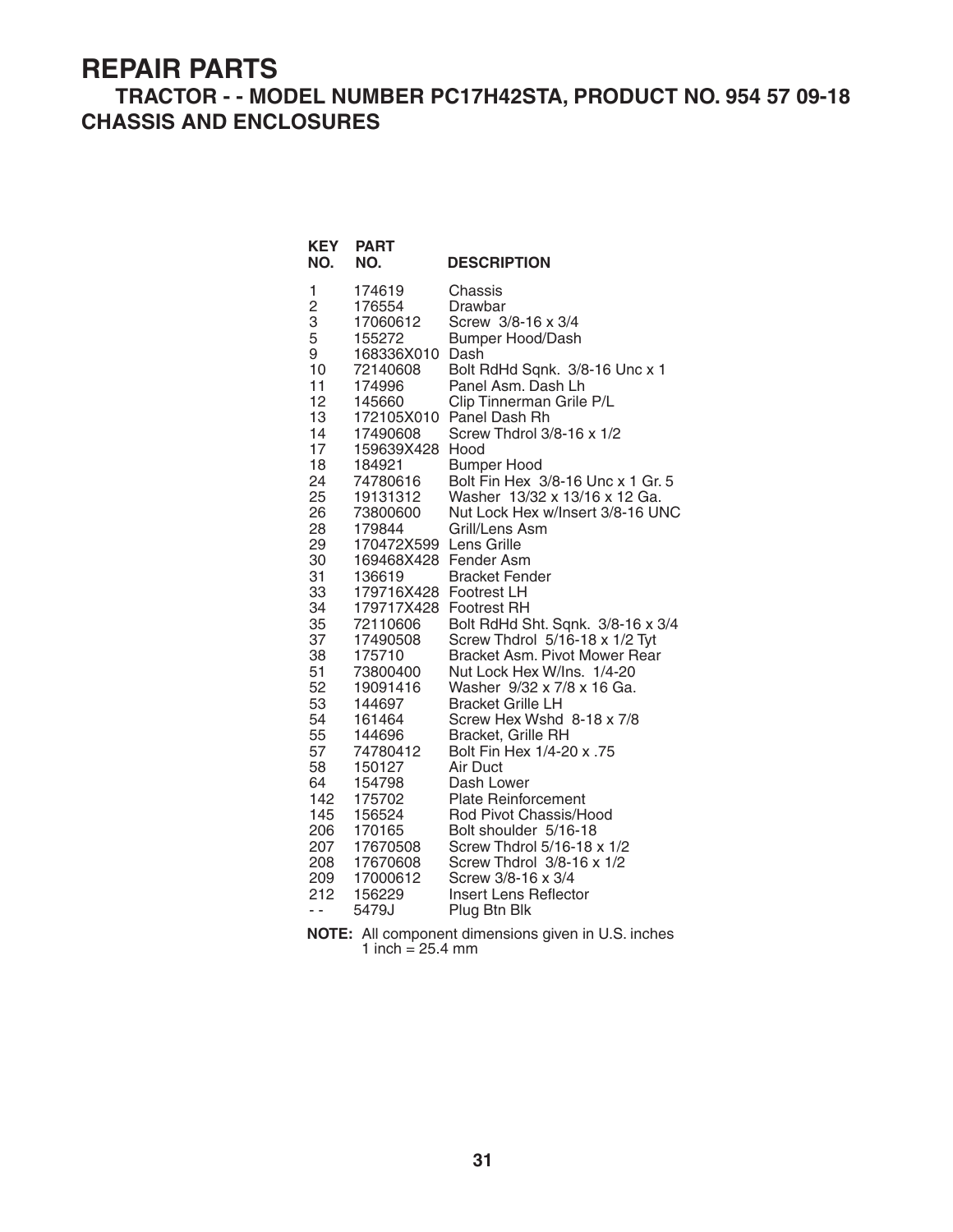**TRACTOR - - MODEL NUMBER PC17H42STA, PRODUCT NO. 954 57 09-18 DRIVE**

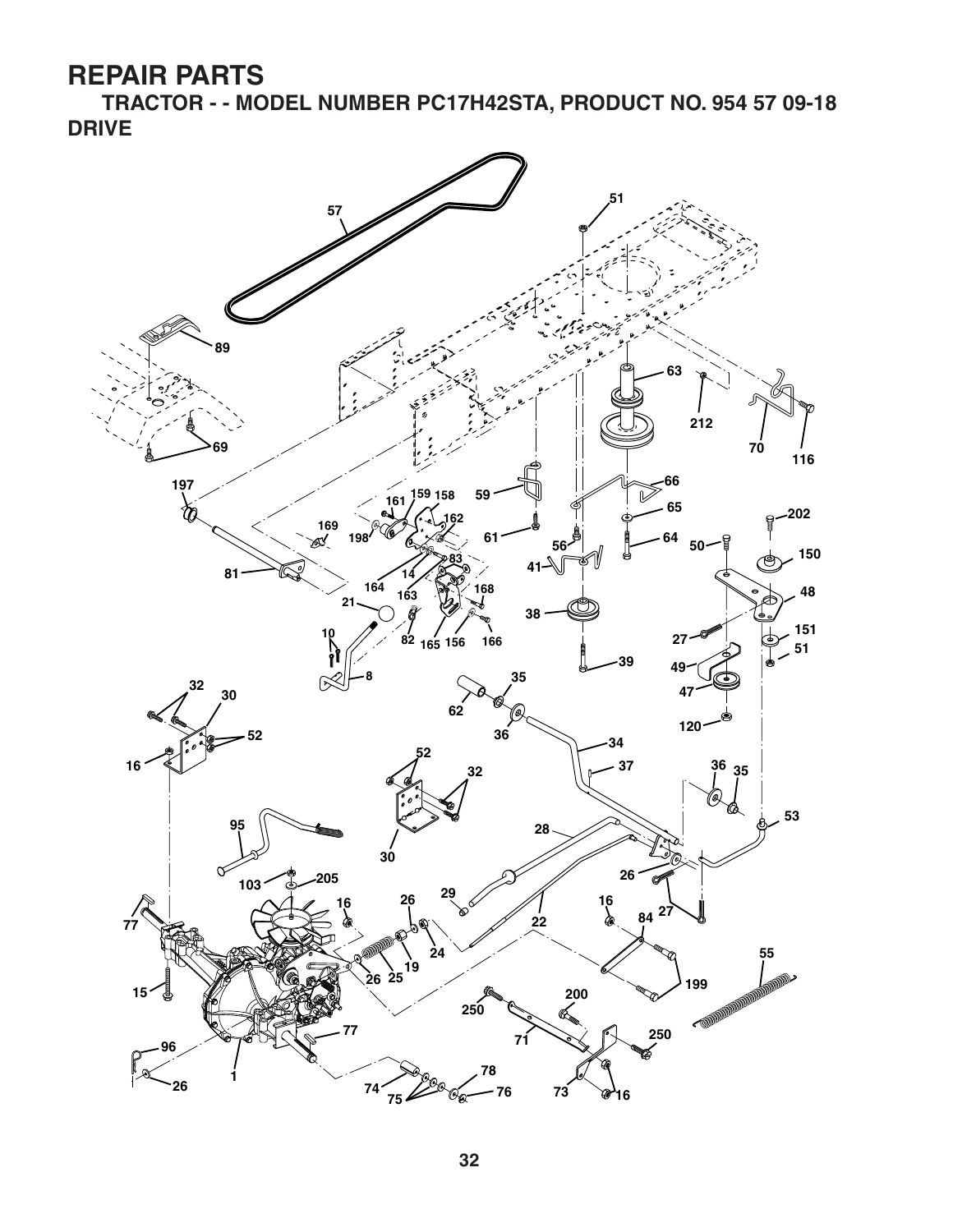#### **TRACTOR - - MODEL NUMBER PC17H42STA, PRODUCT NO. 954 57 09-18 DRIVE**

| KEY<br>NO. | <b>PART</b><br>NO. | <b>DESCRIPTION</b>                                  | <b>KE</b><br>NO. |
|------------|--------------------|-----------------------------------------------------|------------------|
| 1          |                    | Transaxle Hydro Gear Model 322-                     | 70               |
|            |                    | 0510 (Order parts from the transaxle                | 71               |
|            |                    | manufacturer)                                       | 73               |
| 8          | 165619             | Rod, Shift                                          | 74               |
| 10         | 76020416           | Pin, Cotter 1/8 x 1                                 | 75               |
| 14         | 10040400           | Washer Lock 1/4                                     | 76               |
| 15         | 74490544           | Bolt Hex Fighd 5/16-18 Gr. 5                        | 77               |
| 16         | 73800500           | Nut, Lock Hex w/Ins 5/16-18 UNC                     | 78               |
| 19         | 73800600           | Nut, Lock Hex w/Wsh 3/8-16 UNC                      | 81               |
| 21         | 106933X            | Knob Rd. 1/2-13 Plstc. Thds. Blk.                   | 82               |
| 22         | 169498             | Rod, Brake                                          | 83               |
| 24         | 73350600           | Nut                                                 | 84               |
| 25         | 106888X            | Spring, Rod, Brake                                  | 89               |
| 26         | 19131316           | Washer 13/32 x 13/16 x 16 Ga.                       | 95               |
| 27         | 76020412           | Pin, Cotter $1/8 \times 3/4$                        | 96               |
| 28         | 175765             | Rod, Parking Brake                                  | 103              |
| 29         | 71673              | Cap, Parking Brake                                  | 116<br>120       |
| 30<br>32   | 174973<br>74760512 | Bracket, Transmission<br>Bolt Hex 5/16-18 UNC x 3/4 | 150              |
| 34         | 175578             | Shaft, Foot Pedal                                   | 151              |
| 35         | 120183X            | Bearing, Nylon                                      | 156              |
| 36         | 19211616           | Washer                                              | 158              |
| 37         | 1572H              | Pin, Roll                                           | 159              |
| 38         | 179114             | Pulley, Idler, Composite                            | 161              |
| 39         | 74760648           | Bolt                                                | 162              |
| 41         | 175556             | Keeper, Belt, Idler                                 | 163              |
| 47         | 127783             | Pulley, Idler, V-Belt                               | 164              |
| 48         | 154407             | <b>Bellcrank Clutch Grnd Drustl</b>                 | 165              |
| 49         | 123205X            | Retainer, Belt                                      | 166              |
| 50         | 72110612           | Bolt 3/8-16 x 1-1/2 Gr. 5                           | 168              |
| 51         | 73680600           | Nut                                                 | 169              |
| 52         | 73680500           | Nut Crownlock 5/16-28                               | 197              |
| 53         | 105710X            | Link, Clutch                                        | 198              |
| 55         | 105709X            | Spring, Return, Clutch                              | 199              |
| 56         | 17060620           | Screw 3/8-16 x 1-1/4                                | 200              |
| 57         | 140294             | V-Belt, Drive                                       | 202              |
| 59         | 169691             | Keeper, Belt, Center                                | 205              |
| 61         | 17120614           | Screw, 3/8-16 x .875                                | 212              |
| 62         | 8883R              | Cover, Pedal                                        | 250              |
| 63         | 175410             | Pulley, Engine                                      |                  |
| 64         | 173937             | Bolt Hex 7/16 x 4 Gr. 5                             | NO <sub>1</sub>  |
| 65         | 10040700           | Washer                                              |                  |
| 66         | 154778             | Keeper, Belt Engine Hydro                           |                  |
| 69         | 142432             | Screw Hex Wsh Hi-Lo 1/4-1/2 Unc                     |                  |

| KEY<br>NO. | <b>PART</b><br>NO. | <b>DESCRIPTION</b>                  |
|------------|--------------------|-------------------------------------|
| 70         | 134683             | Guide, Belt, Mower Drive RH         |
| 71         | 169183             | Strap, Torque, Lh                   |
| 73         | 169182             | Strap, Torque, Rh                   |
| 74         | 137057             | Spacer, Axle                        |
| 75         | 121749X            | Washer 25/32 x 1-1/4 x 16 Ga.       |
| 76         | 12000001           | Ring, E                             |
| 77         | 123583X            | Key, Square                         |
| 78         | 121748X            | Washer 25/32 x 1-5/8 x 16 Ga.       |
| 81         | 165596             | <b>Shaft Asm Cross</b>              |
| 82         | 123782X            | Spring, Torsion                     |
| 83         | 19171216           | Washer 17/32 x 3/4 x 16 Ga.         |
| 84         | 169843             | <b>Link Transaxle</b>               |
| 89         | 169373X428         | Console, Shift                      |
| 95         | 170201             | Control Asm Bypass Hydro            |
| 96         | 4497H              | Spring, Retainer 1"                 |
| 103        | 73940800           | Nut, Hex Jam Toplock 1/2-20 UNF     |
| 116        | 72140608           | Bolt 3/8-16 x 1                     |
| 120        | 73900600           | Bolt Hex 3/8-16 x 1-1/2             |
| 150        | 175456             | <b>Spacer Retainer</b>              |
| 151        | 19133210           | Washer 13/32 x 2 x 10               |
| 156        | 166002             | Washer 5/16 x 1.0 x 1.25            |
| 158        | 165589             | <b>Bracket Shift Mount</b>          |
| 159        | 183900             | Hub Shift                           |
| 161        | 72140406           | Bolt Rdhd Sqnk 1/4-20 x 3/4 Gr. 5   |
| 162        | 73680400           | Nut Crownlock 1/4-20 Unc            |
| 163        | 74780416           | Bolt Hex Fin 1/4-20 x 1             |
| 164        | 19091010           | Washer 5/8 x .281 x 10 Ga.          |
| 165        | 165623             | <b>Bracket Pivot Lever</b>          |
| 166        | 166880             | Screw 5/16 x 1.0 x .125             |
| 168        | 165492             | <b>Bolt Shoulder 5/16-18 x .561</b> |
| 169        | 165580             | Plate Fastening LT                  |
| 197        | 169613             | Nyliner Snap-in 5/8" ID             |
| 198        | 169593             | Washer Nyl 7/8ID x .105"HYD         |
| 199        | 169612             | Bolt Shoulder 5/16-18 Unc           |
| 200        | 72140508           | Bolt Rdhd Sqnk 5/16-18 Unc x 1      |
| 202        | 72110614           | Bolt Car SH 3/8-16 x 1-1/2 Gr 5     |
| 205        | 19171616           | Washer 17/32 x 1 x 16 Ga            |
| 212        | 145212             | Nut Hex Flange Lock                 |
| 250        | 17060612           | Screw 3/8-16 x .75                  |

**NOTE:** All component dimensions given in U.S. inches 1 inch =  $25.4 \, \text{mm}$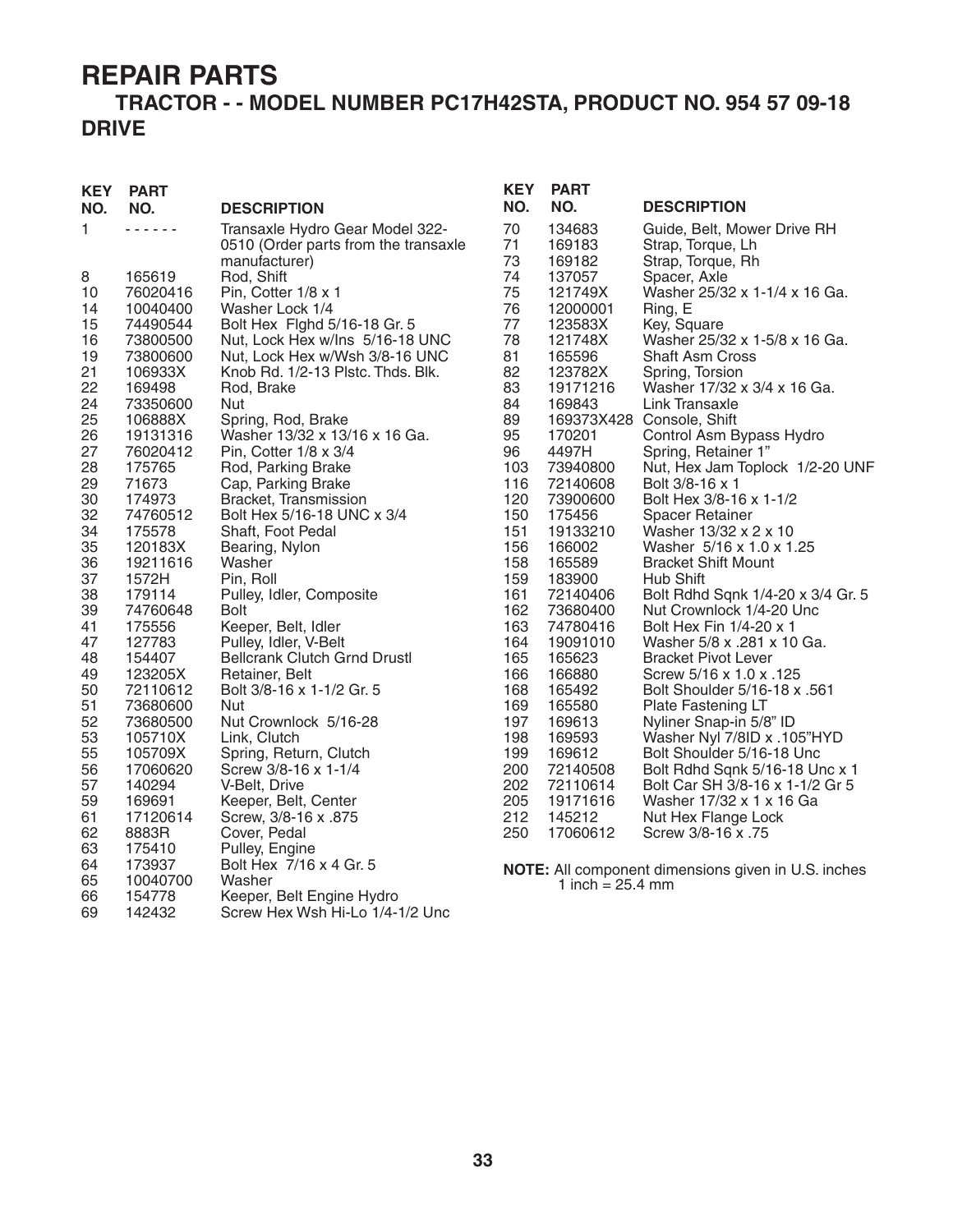**TRACTOR - - MODEL NUMBER PC17H42STA, PRODUCT NO. 954 57 09-18 STEERING ASSEMBLY**

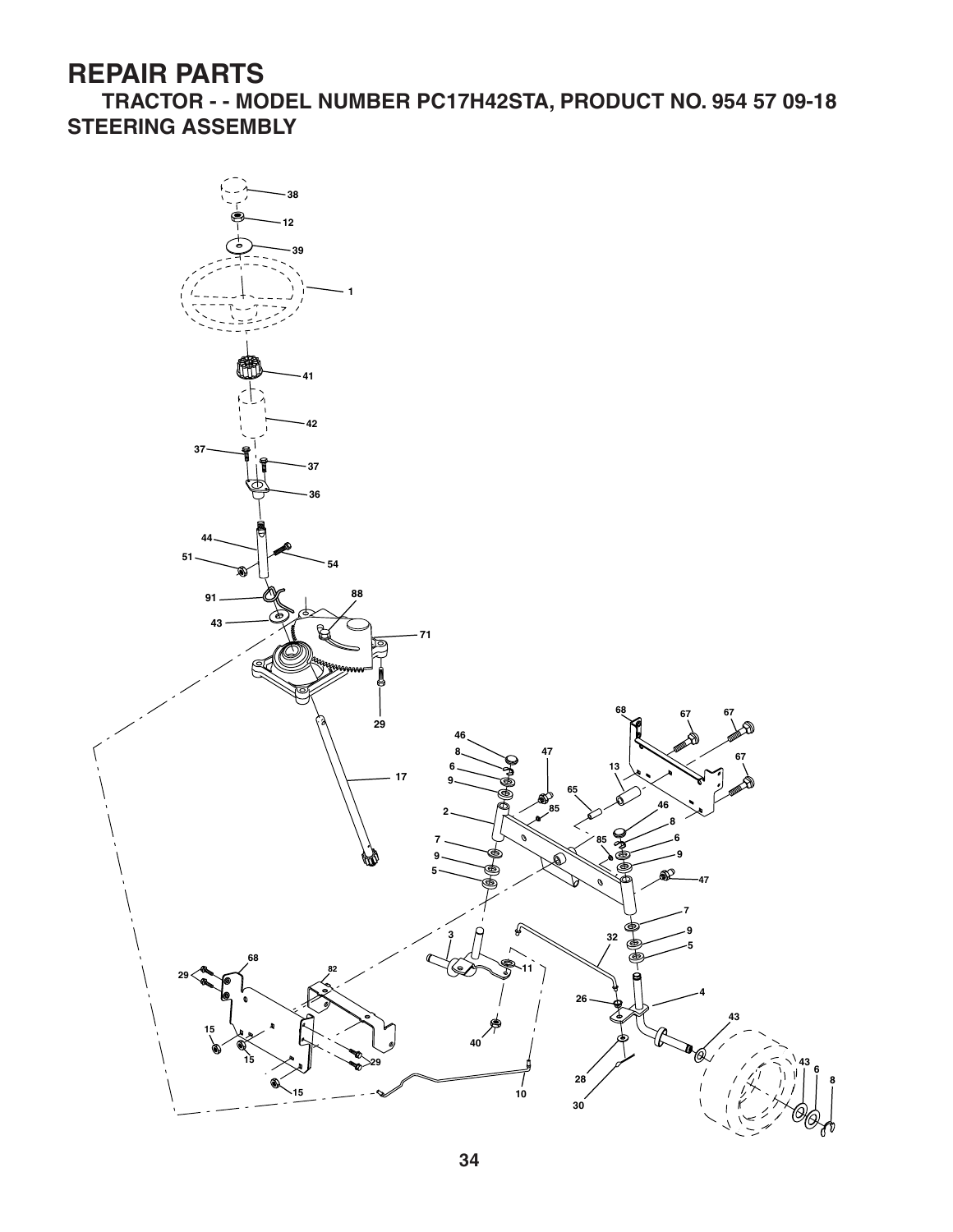#### **TRACTOR - - MODEL NUMBER PC17H42STA, PRODUCT NO. 954 57 09-18 STEERING ASSEMBLY**

| <b>KEY</b><br>NO. | <b>PART</b><br>NO. | <b>DESCRIPTION</b>                |
|-------------------|--------------------|-----------------------------------|
| 1                 | 140044X428         | <b>Wheel Steering Auto Black</b>  |
| $\overline{c}$    | 175131             | Axle Asm Front                    |
| 3                 | 169840             | Spindle Asm Lh                    |
| 4                 | 169839             | Spindle Asm Rh                    |
| 5                 | 6266H              | Bearing Race Thrust Harden        |
| 6                 | 121748X            | Washer 25/32 X 1 5/8 X 16ga       |
| $\overline{7}$    | 19272016           | Washer 27/32 X 1 1/4 X 16 Ga      |
| 8                 | 12000029           | Ring Klip #t5304-75               |
| 9                 | 3366R              | <b>Bearing Col Strg Blk</b>       |
| 10                | 175121             | Link Drag Extended                |
| 11                | 10040600           | Lockwasher                        |
| 12                | 73940800           | Nut Hex Jam Toplock 1/2-20 Unf    |
| 13                | 136518             | <b>Spacer Bearing Axle Front</b>  |
| 15                | 145212             | Hex Flange Lock                   |
| 17                | 180641             | Shaft Asm Strg                    |
| 26                | 126847X            | <b>Bushing Rod Tie Blk Lt</b>     |
| 28                | 19131416           | Washer 13/32 X 7/8 X 16ga         |
| 29                | 17060612           | Screw 3/8-16x3/4                  |
| 30                | 76020412           | Pin                               |
| 32                | 130465             | Rod Tie Wire Form 19 75 Mech      |
| 36                | 155099             | Bushing Strg 5/8 Id Dash          |
| 37                | 152927             | Screw TT #10-32 x 5 x 3/8 Flange  |
| 38                | 140045X428         | Insert Cap Strg                   |
| 39                | 19183812           | Washer 9/16 ID x 2-3/8 OD 12 Gr   |
| 40                | 7810H              | Locknut Center                    |
| 41                | 100711L            | Adaptor Wheel Strg 640/635id      |
| 42                | 145054X428         | <b>Boot Dash Steering</b>         |
| 43                | 121749X            | Washer 25/32 X 1 1/4 X 16 Ga      |
| 44                | 180640             | <b>Extension Steering</b>         |
| 46                | 121232X            | Cap Spindle Fr Top Blk            |
| 47                | 183226             | <b>Fitting Grease</b>             |
| 51                | 73540400           | Nut Crownlock 1/4-28              |
| 54                | 71130420           | Bolt Hex 1/4-28unf x 1-1/4 Gr. 8  |
| 65                | 160367             | Spacer Brace Axle                 |
| 67                | 72140618           | Bolt Rdhd Sq 3/8-16 Unc x 2-3/4   |
| 68                | 169827             | <b>Brace Axle</b>                 |
| 71                | 175146             | <b>Steering Asm</b>               |
| 82                | 169835             | <b>Bracket Susp Chassis Front</b> |
| 85                | 133835             | <b>Fastener Christmas Tree</b>    |
| 88                | 175118             | Bolt Shoulder 7/16-20             |
| 91                | 175553             | <b>Clip Steering</b>              |

**NOTE:** All component dimensions given in U.S. inches 1 inch  $= 25.4$  mm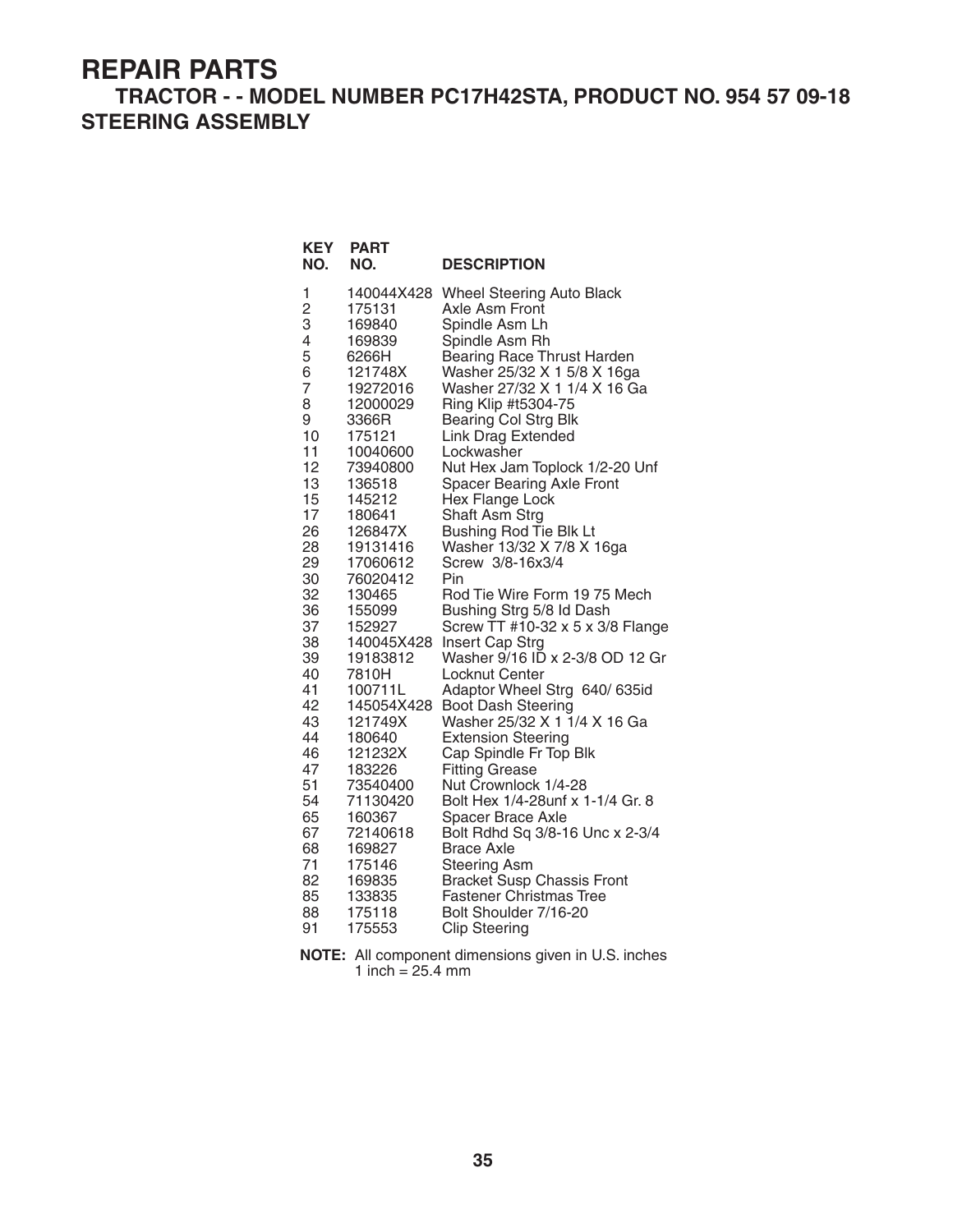**TRACTOR - - MODEL NUMBER PC17H42STA, PRODUCT NO. 954 57 09-18 ENGINE**



| <b>KEY</b><br>NO. | <b>PART</b><br>NO. | <b>DESCRIPTION</b>                                                                          |
|-------------------|--------------------|---------------------------------------------------------------------------------------------|
| 1<br>2<br>3       | 170551<br>17720408 | Control Throttle / Choke Flag<br>Screw Hex Thd Cut 1/4-20x1/2<br>Engine Briggs Model 31G777 |
|                   |                    | (Order Parts From Engine Manu-<br>facturer)                                                 |
| 4                 | 137352             | Muffler Exhaust B&S Lt                                                                      |
| 13                | 165291             | Gasket 1 313 Id Tin Plated                                                                  |
| 14                | 148456             | <b>Tube Drain Oil Easy</b>                                                                  |
| 16                | 11050600           | Washer Lock Ext Tooth 3/8                                                                   |
| 23                | 169837             | Shield Browning/Debris Guard                                                                |
| 29                | 137180             | <b>Arrestor Spark</b>                                                                       |
| 31                | 184900             | Tank Fuel 1 25 Fr                                                                           |
| 32                | 140527             | Cap Asm Fuel W/sym Vented                                                                   |
| 33                | 123487X            | Clamp Hose Blk                                                                              |
|                   |                    |                                                                                             |

| <b>KEY</b><br>NO. | <b>PART</b><br>NO. | <b>DESCRIPTION</b>             |
|-------------------|--------------------|--------------------------------|
| 37                | 137040             | Line Fuel 20"                  |
| 38                | 181654             | Plug Drain Oil Easy            |
| 40                | 124028X            | Bushing Snap Nyl Blk Fuel Line |
| 44                | 17670412           | Screw Hexwsh Thdrol 1/4-20x3/4 |
| 45                | 17000612           | Screw Hex Wsh Thdrol 3/8-16    |
| 46                | 19091416           | Washer 9/32 X 7/8 X 16ga       |
| 72                | 183906             | Screw Socket Head 5/16-18 x 1  |
| 78                | 17060620           | Screw Thdrol 3/8-16x1-1/4      |
| 81                | 73510400           | Nut Keps Hex 1/4-20 Unc        |

**NOTE:** All component dimensions given in U.S. inches 1 inch =  $25.4 \, \text{mm}$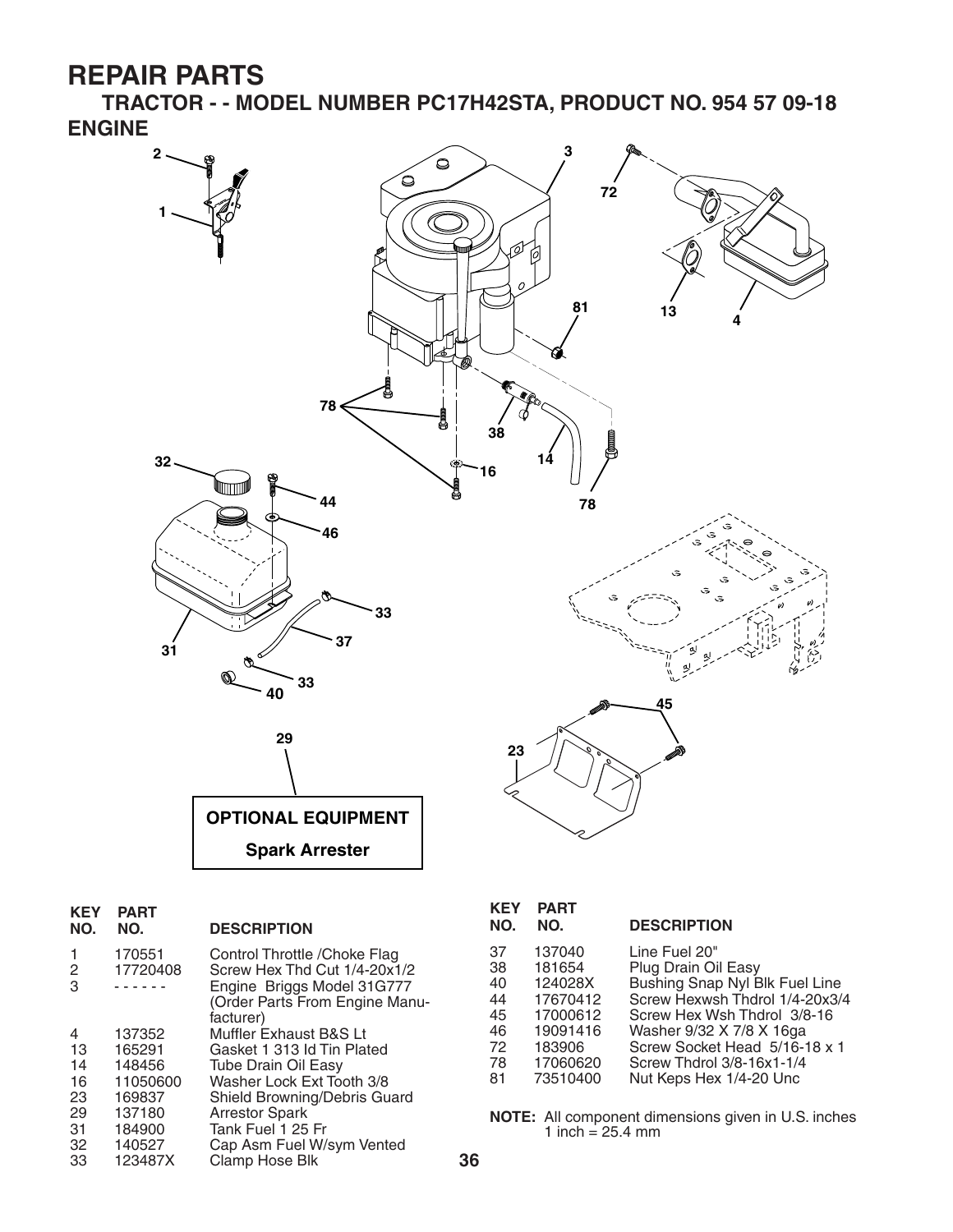**TRACTOR - - MODEL NUMBER PC17H42STA, PRODUCT NO. 954 57 09-18 SEAT ASSEMBLY**



| <b>KEY</b><br>NO.     | <b>PART</b><br>NO. | <b>DESCRIPTION</b>                                               | <b>KEY</b><br>NO. | <b>PART</b><br>NO.         | <b>DESCRIPTION</b>                                         |
|-----------------------|--------------------|------------------------------------------------------------------|-------------------|----------------------------|------------------------------------------------------------|
| 1                     | 140116             | Seat                                                             | 14                | 72050412                   | Bolt Rdhd Sht Nk 1/4-20 x 1-1/2                            |
| 2                     | 140551             | Bracket Pnt Pivot Seat (blk)                                     | 15                | 134300                     | Spacer Split 28 x 96 Yel Zinc                              |
| 3                     | 71110616           | <b>Bolt</b>                                                      | 16                | 121250X                    | Spring Cprsn 1 27 Blk Pnt                                  |
| 4                     | 19131610           | Washer 13/32 x 1 x 10 Ga                                         | 17                | 123976X                    | Nut Lock 1/4 Lge Flg Gr 5 Zinc                             |
| 5                     | 145006             | Clip Push-In Hinged                                              | 21                | 171852                     | Bolt Shoulder 5/16-18 Unc Blkz-2A                          |
| 6                     | 73800600           | Nut                                                              | 22                | 73800500                   | <b>Nut</b>                                                 |
| $\overline{7}$        | 124181X            | Spring Seat Cprsn 2 250 Blk Zi                                   | 23                | 71110814                   | <b>Bolt Hex Black</b>                                      |
| 8                     | 17000616           | Screw 3/8-16 x 1.5                                               | 24                | 19171912                   | Washer 17/32 x 1-3/16 x 12 Ga                              |
| 9                     | 19131614           | Washer 13/32 x 1 x 14 Ga                                         | 25                | 127018X                    | Bolt Shoulder 5/16-18 x 62                                 |
| 10                    | 182493             | Pan Pnt Seat (blk)                                               | 26                | 10040800                   | Lockwasher                                                 |
| 12 <sup>2</sup><br>13 | 121246X<br>121248X | <b>Bracket Pnt Mounting Switch</b><br>Bushing Snap Blk Nyl 50 ld |                   | 1 inch = $25.4 \text{ mm}$ | <b>NOTE:</b> All component dimensions given in U.S. inches |

| <b>KEY</b><br>NO.                                                         | PART<br>NO.                                                                                                   | <b>DESCRIPTION</b>                                                                                                                                                                                                                                                                |  |
|---------------------------------------------------------------------------|---------------------------------------------------------------------------------------------------------------|-----------------------------------------------------------------------------------------------------------------------------------------------------------------------------------------------------------------------------------------------------------------------------------|--|
| 14<br>15<br>16<br>17<br>21<br>22<br>23<br>24<br>25<br>26                  | 72050412<br>134300<br>121250X<br>123976X<br>171852<br>73800500<br>71110814<br>19171912<br>127018X<br>10040800 | Bolt Rdhd Sht Nk 1/4-20 x 1-1/2<br>Spacer Split 28 x 96 Yel Zinc<br>Spring Cprsn 1 27 Blk Pnt<br>Nut Lock 1/4 Lge Flg Gr 5 Zinc<br>Bolt Shoulder 5/16-18 Unc Blkz-2A<br>Nut<br><b>Bolt Hex Black</b><br>Washer 17/32 x 1-3/16 x 12 Ga<br>Bolt Shoulder 5/16-18 x 62<br>Lockwasher |  |
| NOTE: All component dimensions given in U.S. inches<br>1 inch = $25.4$ mm |                                                                                                               |                                                                                                                                                                                                                                                                                   |  |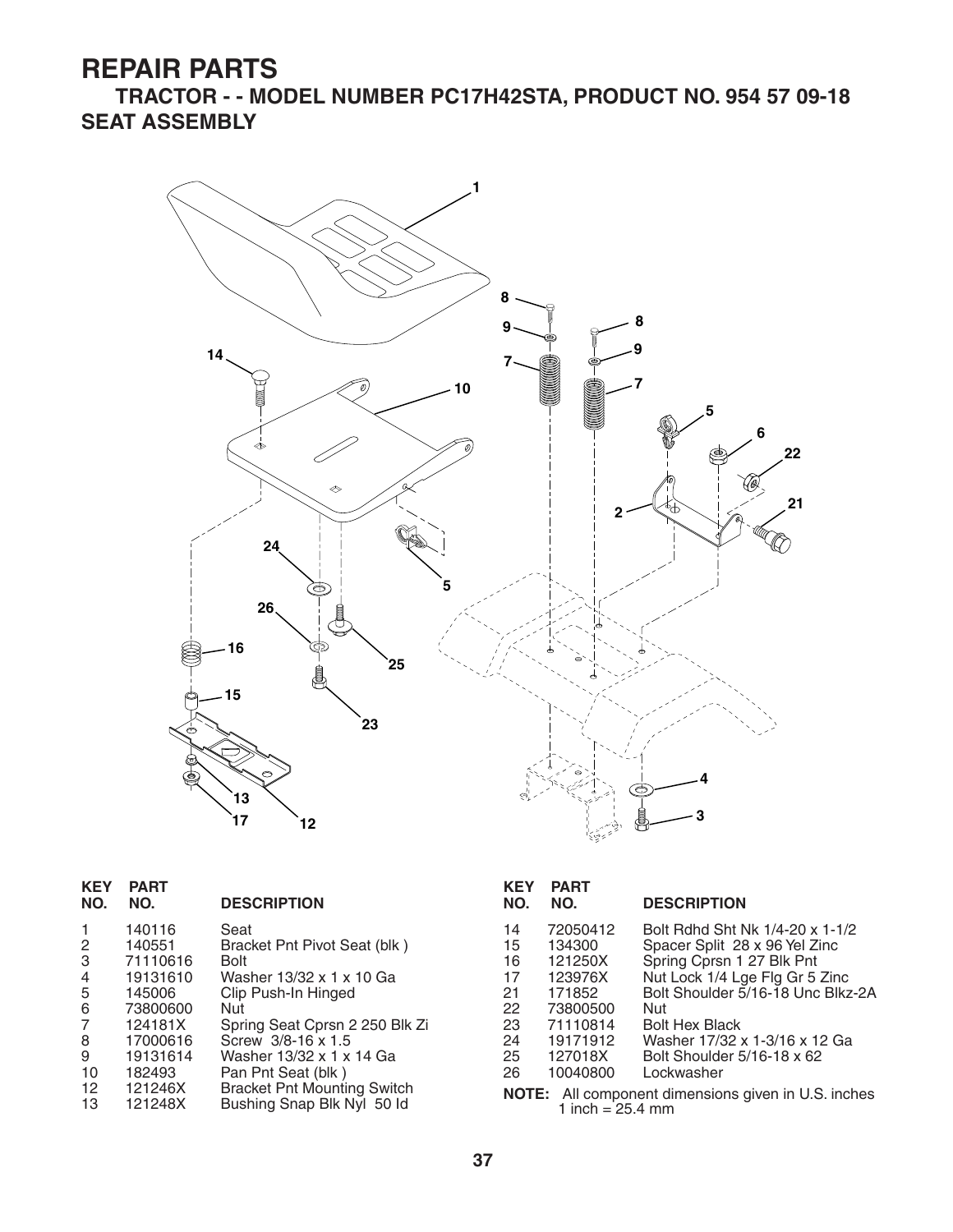**TRACTOR - - MODEL NUMBER PC17H42STA, PRODUCT NO. 954 57 09-18 DECALS**



|    | .      | ------------       |
|----|--------|--------------------|
| -5 | 185412 | Decal Replacement  |
| 6  | 170563 | Decal, Warning     |
| -7 | 179128 | Decal Deck "B" 42" |
| -9 | 158166 | Decal Fender Logo  |

| 12            | 175784 | Decal Fender              |
|---------------|--------|---------------------------|
| 14            | 160396 | Decal V-belt Schematic 42 |
| 16            | 145005 | Decal Battery Danger/Pois |
| 20            | 180703 | Decal HP Engine           |
| $\sim$ $\sim$ | 138311 | Decal Lift Handle         |
| $\sim$ $\sim$ | 169210 | Decal By-Pass             |
| $\sim$ $\sim$ | 186892 | Manual Owner's English    |
| $\sim$ $\sim$ | 186893 | Manual Owner's French     |

#### **WHEELS & TIRES**



| <b>KEY</b><br>NO. | <b>PART</b><br>NO. | <b>DESCRIPTION</b>                                          |
|-------------------|--------------------|-------------------------------------------------------------|
|                   | 59192              | Cap Valve Tire                                              |
| 2                 | 65139              | <b>Stem Valve</b>                                           |
| 3                 | 106222X            | Tire F Ts 15 X 6 0 - 6 Service                              |
| 4                 | 59904              | Tube Front (Service Item Only)                              |
| 5                 | 106732X624         | Rim Asm 6"front Service                                     |
| 6                 | 278H               | Fitting Grease (Front Wheel Only)                           |
| 7                 | 9040H              | Bearing Flange (Front Wheel Only)                           |
| 8                 | 106108X624         | Rim Asm 8"rear Service                                      |
| 9                 | 106268X            | Tire R Ts 18x9.5-8 C Service                                |
| 10                | 7152J              | Tube Rear (Service Item Only)                               |
| 11                | 104757X428         | Cap Axle Blk 1 50 X 1 00                                    |
|                   | 144334             | Sealant, Tire (10 oz. Tube)                                 |
|                   |                    | <b>NOTE</b> . All expressed dimensions since in LLC incluse |

**NOTE:** All component dimensions given in U.S. inches 1 inch =  $25.4 \text{ mm}$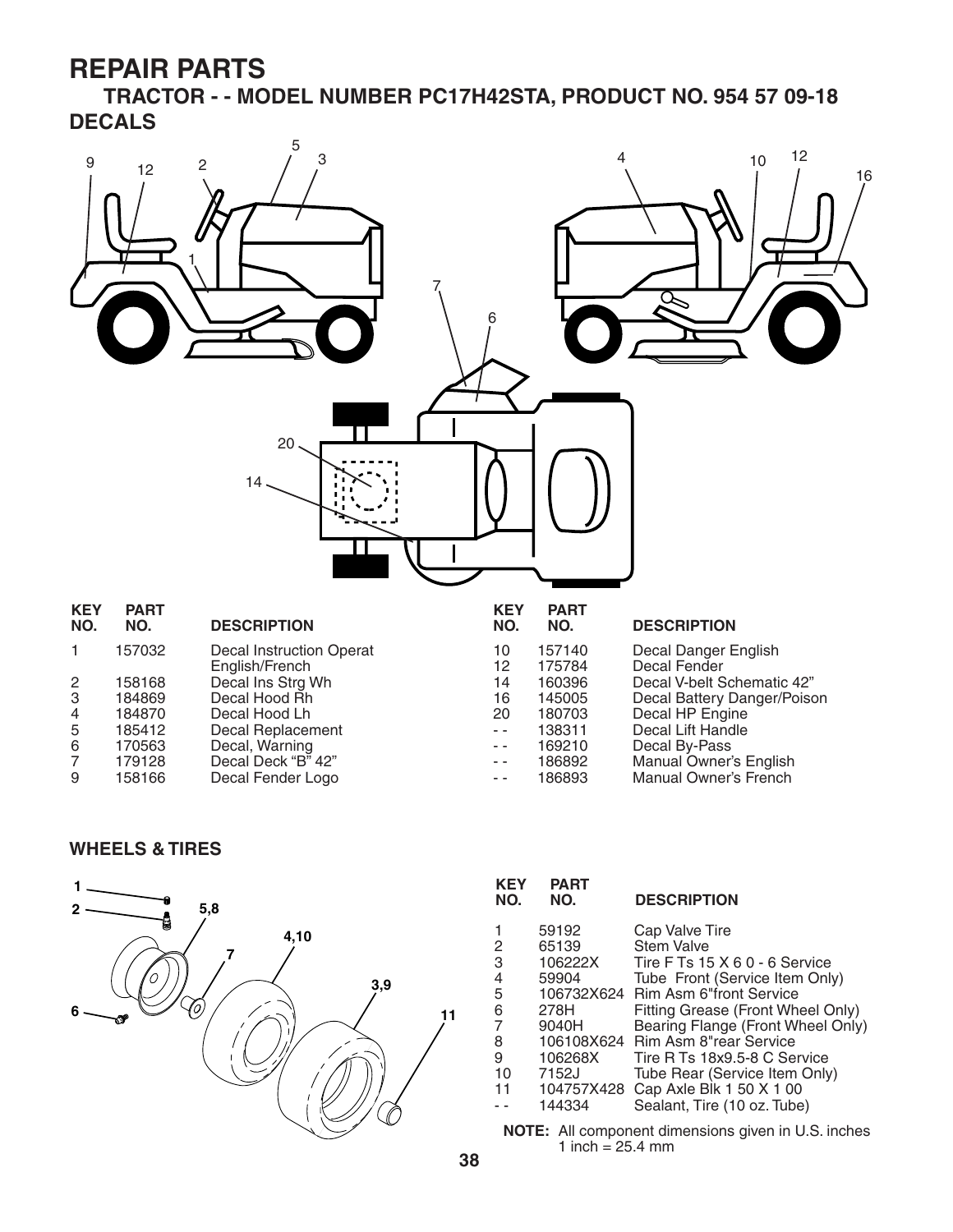**TRACTOR - - MODEL NUMBER PC17H42STA, PRODUCT NO. 954 57 09-18 MOWER LIFT 7**

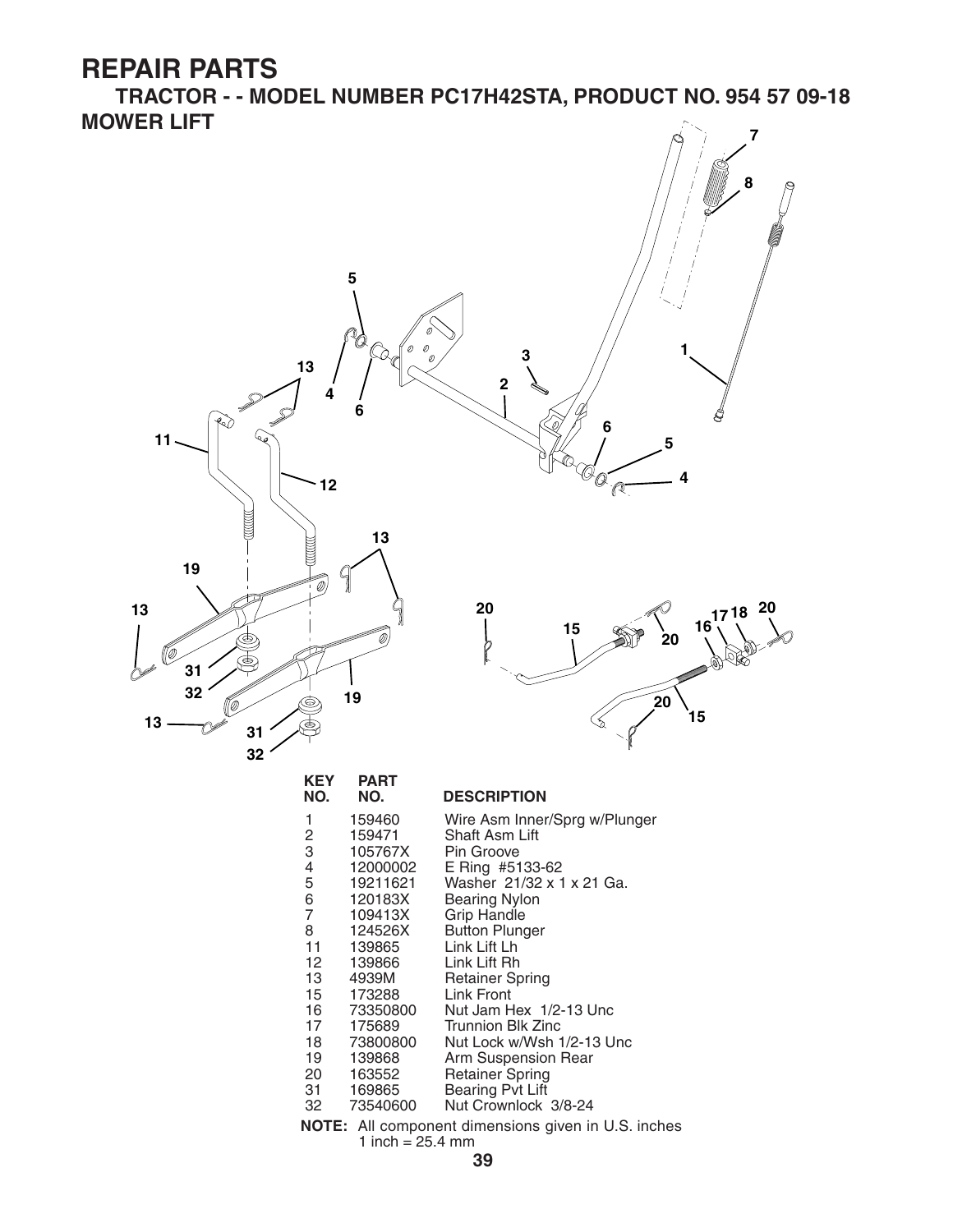**TRACTOR - - MODEL NUMBER PC17H42STA, PRODUCT NO. 954 57 09-18 MOWER DECK**